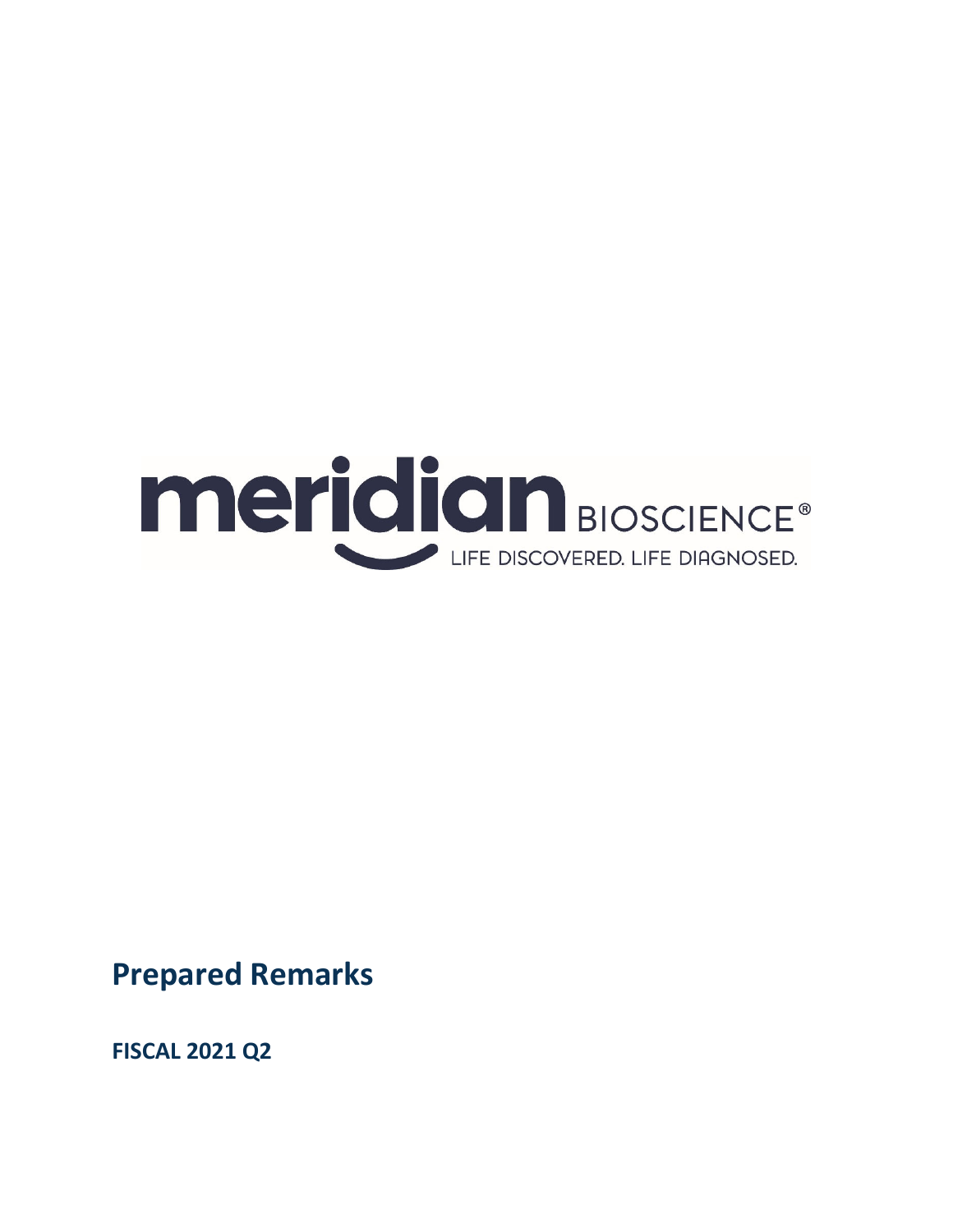# **Meridian Bioscience FY2021 Second Quarter Earnings Call**

**May 7, 2021**

### **CHARLIE WOOD:**

Thank you.

Good morning and welcome to Meridian's fiscal 2021 Second Quarter earnings call. With me are Jack Kenny, Chief Executive Officer, and Bryan Baldasare, Chief Financial Officer.

Please note that our SEC filings, earnings release and slides to accompany this call are available on our website at investor.meridianbioscience.com. We will post a copy of these prepared remarks after the call.

With regards to our calendar, Jack will be participating in the William Blair Growth Conference on June 1<sup>st</sup> to 3<sup>rd</sup> and Bryan and I will be participating in the Jefferies Healthcare Conference those same dates. Our Q3 fiscal 2021 earnings call is currently scheduled for Friday August  $6<sup>th</sup>$ , 2021.

Before we begin today, let me remind you that the presentation and the Company's remarks include forward‐looking statements. Forward‐looking statements are subject to numerous risks and uncertainties, many of which are beyond the Company's control, including risks and uncertainties described from time to time in the Company's SEC filings. The Company's results and post-pandemic outlook may differ materially from those projected, and note in particular that these forward‐looking statements may be affected by risks related to the COVID‐19 pandemic. Meridian makes these statements as of today, May 7th, 2021, and undertakes no obligation to publicly update them. Additionally, throughout this presentation, we refer to non‐ GAAP financial measures, specifically operating expenses, operating income, operating margin, net earnings and net earnings per diluted share, each on an adjusted basis. Reconciliations of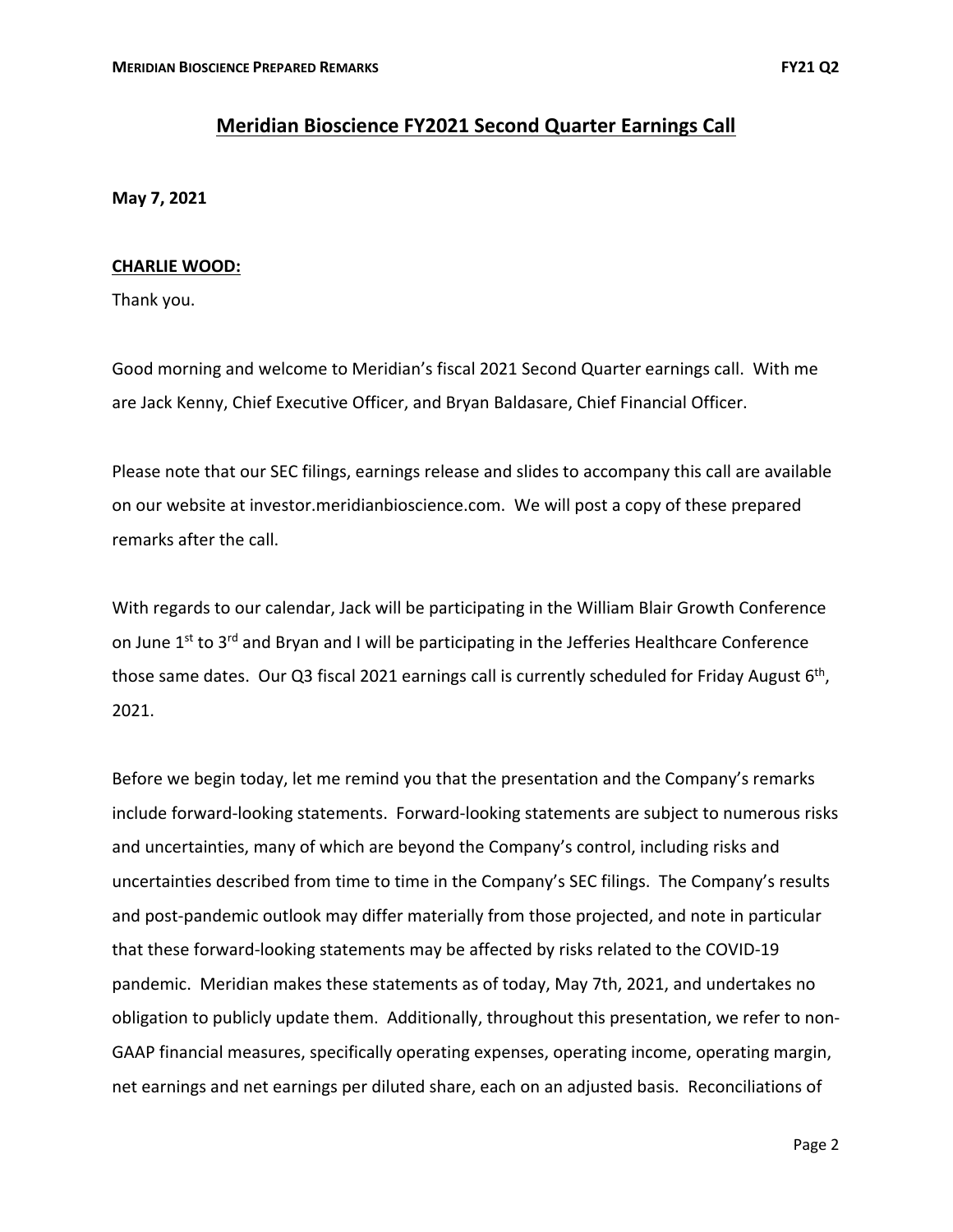these non‐GAAP financial measures with the most directly comparable GAAP measures and other related discussion are included in our earnings release.

And now I would like to turn the call over to Jack.

#### **JACK KENNY:**

Thank you, Charlie.

Q2 was another strong quarter for Meridian. Demand for our Life Science products remained high and Diagnostics continued to rebound from the headwinds of the pandemic. I will let Bryan go deeper into the financials later in the call and will start with some of the operational highlights of the quarter.

As you are aware from our prior announcements, the Revogene<sup>®</sup> SARS-CoV-2 assav saw a setback, as we withdrew the EUA application to conduct some further studies as requested by the FDA. In March, we conducted a limit of detection bridging study, which showed a significantly better LOD than our initial analysis. While this is positive news for the performance of the assay, it also means that we need to conduct further clinical validation studies before we can resubmit the assay to the FDA. We expect to complete the clinical validation studies and anticipate resubmitting our EUA application in June.

Related to the Revogene® SARS-CoV-2 assay, we were awarded a second grant of \$5.5 million from the RADx initiative to ramp production of the assay. Manufacturing expansion remains on track with some revisions on manufacturing volume based on future outlook for the maximum capacity needs. We anticipate initial production on the new lines in Cincinnati happening in our fourth fiscal quarter. At our Quebec site, we have been running two shifts since October of last year, and expect to begin our validation processes for the second line later this month, followed by manufacturing our first production lots by the end of June.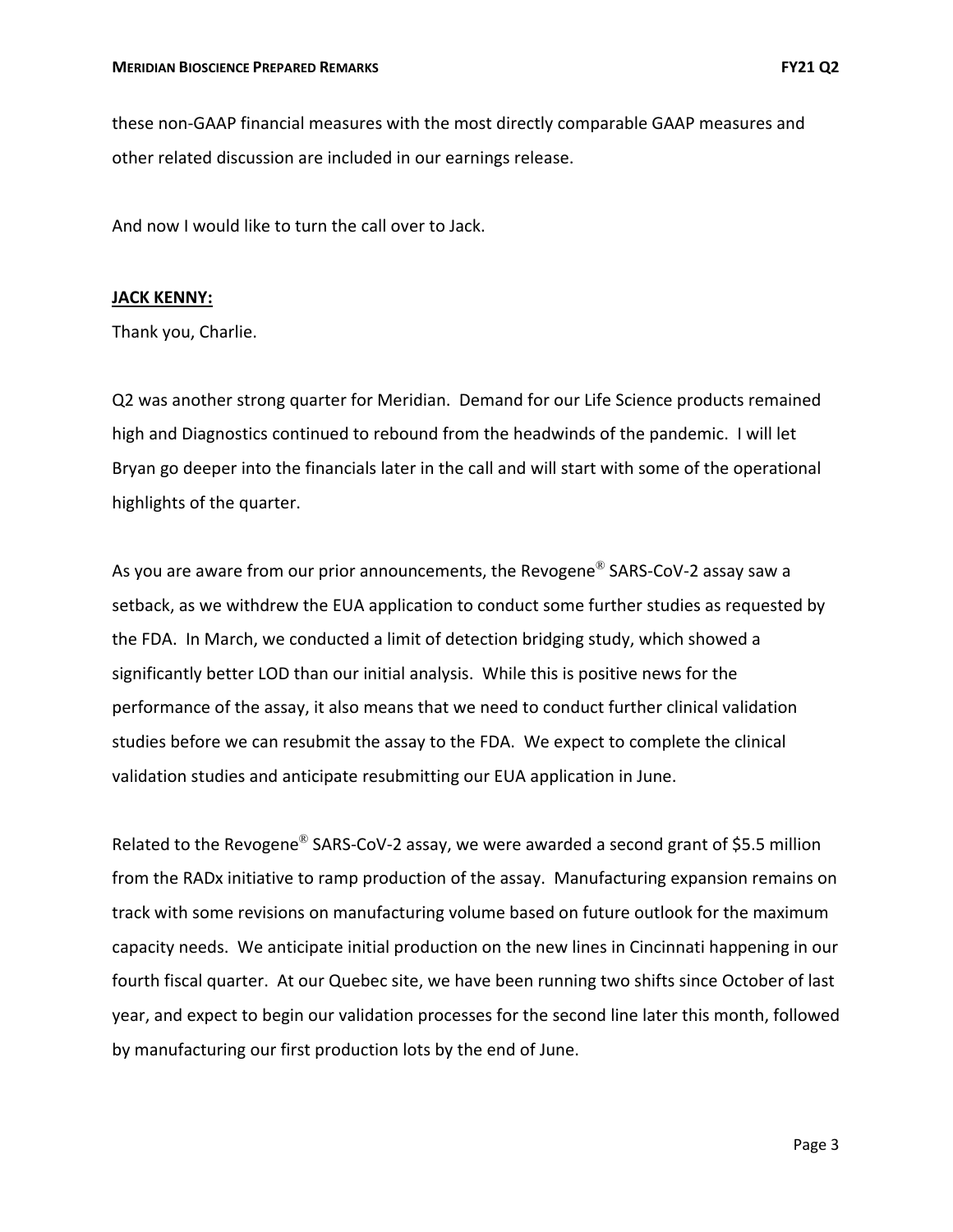On the last day of the quarter, our Curian<sup>®</sup> platform hit another significant milestone with the 510(k) submission of the Curian<sup>®</sup> Campy assay. This assay is the second assay submitted to the FDA for the platform and detects *Campylobacter* in human stool. Congratulations to the immunoassay R&D team here in Cincinnati and we look forward to announcing additional submissions from this team in the future.

Commercially, we saw a slow‐down in orders for the Revogene® system, which we attribute to a temporary "wait and see" approach adopted by our customers while we work toward re‐ submission of our EUA application for the SARS-CoV-2 assay. In total, our Diagnostics team installed a net 37 Revogene<sup>®</sup> instruments, bringing the current install base to 325, and we continue to have a backlog of pending installs. LeadCare® was the strongest performer in the quarter posting year‐over‐year growth. Additionally, installs were up over 20% from the first quarter of 2021 and ahead of our expectations for the second consecutive quarter. It appears that the blood chemistry business has fully recovered from the headwinds of the pandemic and we are optimistic that the other core products are on a similar path and not far behind.

Turning to the Life Science segment, besides the strong financial performance in the quarter, the team also had some exciting operational developments. In March, Life Science launched the first of its sample specific master mixes. The Air‐Dryable Direct DNA qPCR Blood Mix was specifically designed to facilitate the design and manufacture of assays that use crude whole blood, serum or plasma samples without the need for extraction. It's compatibility for use with crude samples, coupled with the ability to air‐dry the assay with our unique mix, can accelerate the development and reduce the manufacturing costs for future cancer detection and other blood screening assays. This product launch is part of our approach to simplifying molecular assay development for our customers by offering mixes optimized for what they are trying to develop. A customer needs only to know whether they want to develop a DNA or RNA based assay and what the sample type will be. We will point them to the appropriate optimized mix, they add their primers and probes, ultimately reducing development time. This approach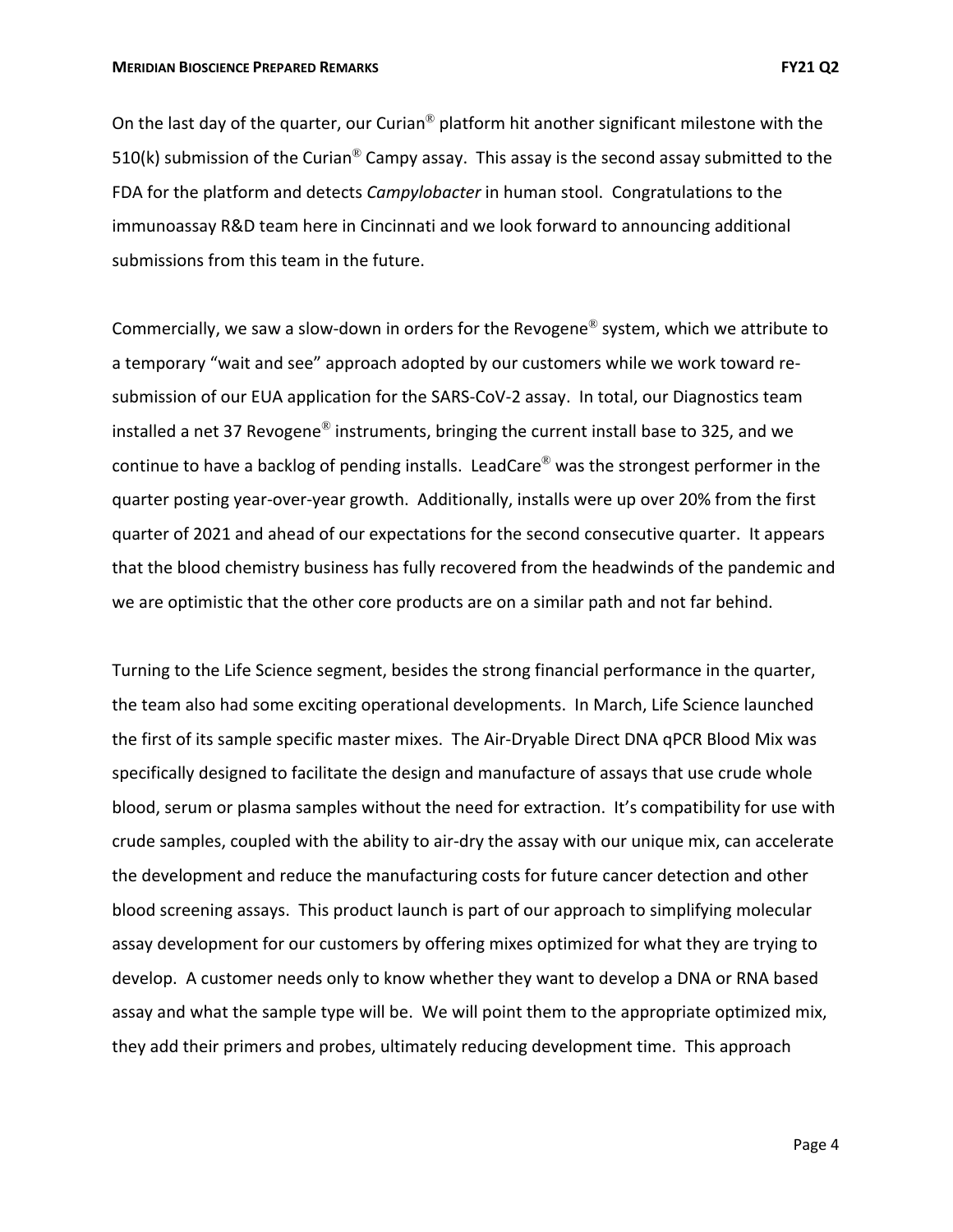should really benefit our customers in the new post‐COVID world where more rapid development of new assays is expected to be the norm.

Overall, a productive quarter for both teams. Now I will hand the call over to Bryan to talk about the financial results of the quarter.

#### **BRYAN BALDASARE:**

Thank you.

As Jack mentioned in his opening remarks, Q2 was another strong quarter for the company. We recorded **Consolidated Revenues** of \$85 million, up 49% year‐over‐year, driven by the strong performance from the Life Science segment and partially offset by weakness in the respiratory category of Diagnostics. Excluding the impact of foreign currency exchange rate changes, revenues were up 45%.

**Consolidated Gross Profit Margin** was 68% in the quarter, up from 60% in the second quarter of last year. The story continues to be the same as prior quarters, with this increase driven by strong improvements in Life Science gross margin, primarily as a result of economies of scale from our molecular reagents. Sales for molecular reagents contributed approximately 44% of consolidated revenues for the second quarter of fiscal 21 compared to approximately 20% for the second quarter of fiscal 20.

On an adjusted, or Non‐GAAP basis, first quarter **Operating Income** was \$32 million, with a margin of 38%, versus 21% last year. **Adjusted Operating Expenses** were \$26 million, up a little over \$3 million year‐over‐year. Also, on an adjusted basis, **Net Earnings** were \$25 million and **Diluted EPS** was \$0.56, growth of 143% from \$0.23 in the second quarter of fiscal 20.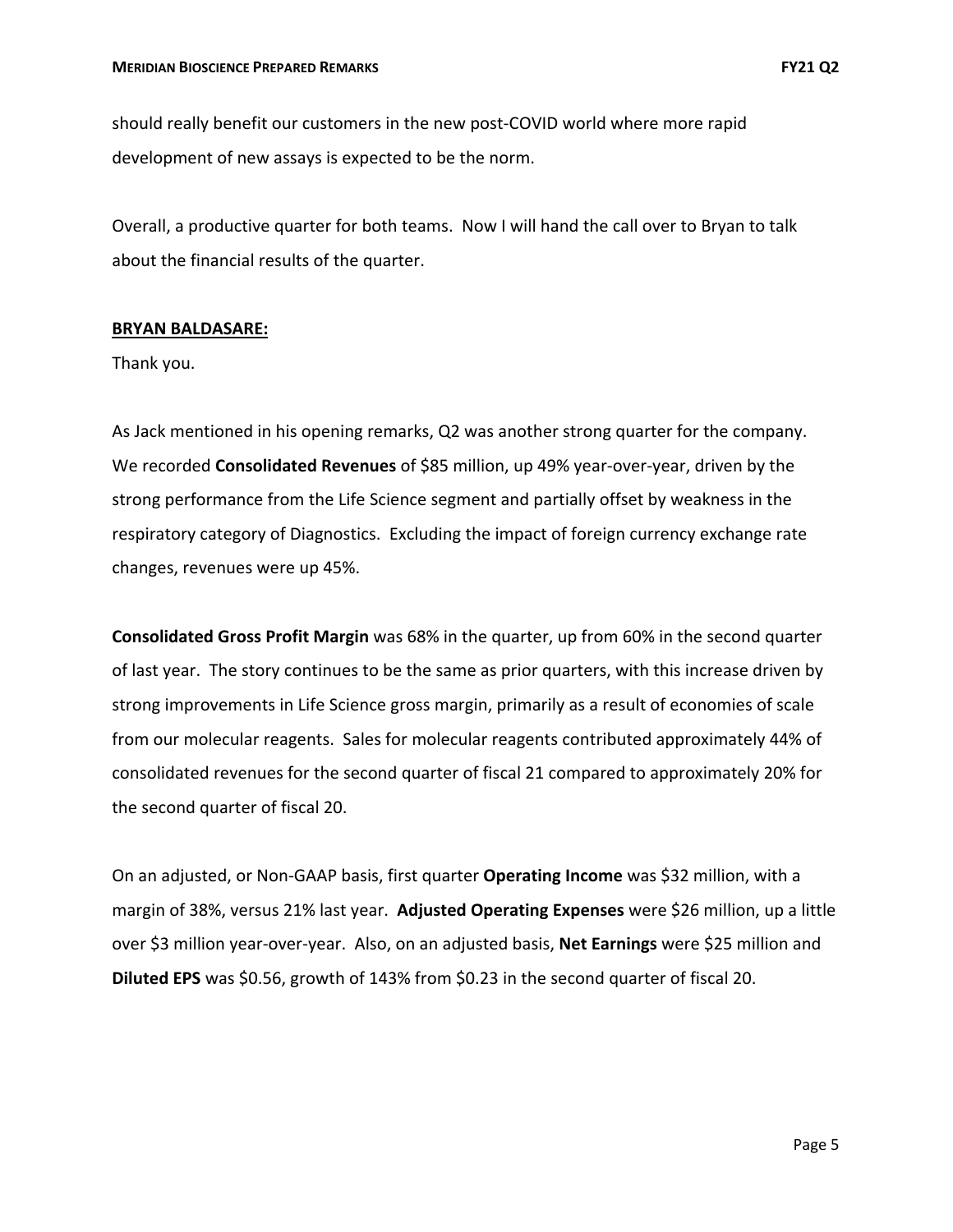The year‐over‐year increase in operating expenses was driven primarily by the incremental expenses added by the Exalenz acquisition, including purchase accounting amortization, as well as incentive compensation, particularly for our U. S. profit sharing and equity award programs.

On a GAAP basis, **Operating Income** was \$34 million with Operating Expenses of \$24 million. In addition to the aforementioned operating expense drivers, GAAP operating expenses include \$1 million in selected legal spending that is offset by a \$3 million decrease in our contingent consideration obligation related to the acquisition of GenePOC. **GAAP Net Earnings** were \$26 million and **GAAP Diluted EPS** was \$0.60.

Now let's look at the details of our two operating segments:

### **Diagnostics** delivered…

- **Revenues** of almost \$32 million. While this was down 9% year‐over‐year, it is important to note that it was up 5% from Q1, continuing the trend of incremental recovery from the lows during the pandemic. Except for our Respiratory products that were adversely affected by a very light respiratory season outside of COVID‐19 testing, the other major parts of our Diagnostics business, GI and Blood Chemistry, performed near expectations with Blood Chemistry posting 4% growth year‐over‐year. GI was also up 12% year‐over‐ year, but primarily driven by BreathID®, which was not a contributor until we closed the Exalenz acquisition in Q3 fiscal 20.
- **Gross Profit Margin** for the segment was 52%, down approximately 200 basis points from Q1 and down approximately 500 basis points from the same quarter last year. The decline in margin from Q1 was driven by inventory reserve provisions for rapid antigen and antibody tests, as well as product related to our Revogene<sup>®</sup> SARS-CoV-2 test from our voluntary withdrawal of the EUA application. In addition, the year‐over‐year decrease was driven by lower sales volumes and also affected by the continued pricing pressure on our higher margin *H. pylori* stool antigen products, which we have mentioned in prior quarters.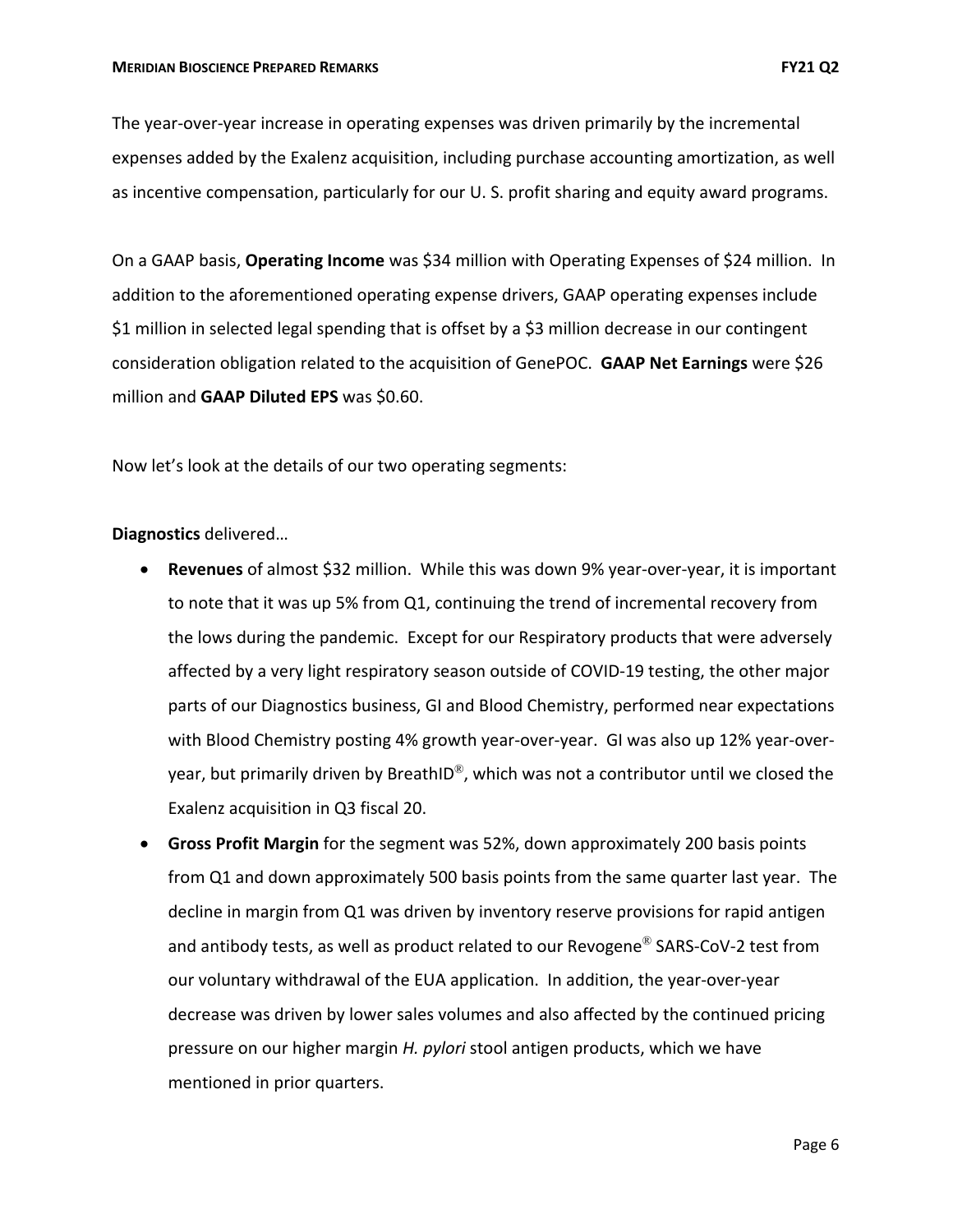Diagnostics had an **Operating Loss** on an adjusted basis of less than \$1 million. Similar to prior quarters, this is a result of our continued investment in new product development and commercial excellence programs despite the lower sales levels, in addition to the inventory reserve provisions I just mentioned. Diagnostics adjusted operating expenses for the quarter were up \$1.5 million year‐over‐year, driven by spending on new product development programs, including clinical trials, and costs absorbed from the acquisition of Exalenz, including intangible asset amortization.

Our **Life Science** segment recognized…

- **Revenues** of \$53 million, an increase of 139% year‐over‐year. We estimate that revenue from COVID‐19 products was \$31 million. Of note, this estimate suggests our core revenue was up over 30% year‐over‐year, highlighting the initial impact from non‐ COVID new business we picked up from the customer relationships we built during the pandemic, as well as recovery of our core business.
- **Gross Profit Margin** was 77% in the quarter, up 1,200 basis points from Q2 of last year. This continues to be driven by economies of scale for our molecular products. The second quarter of fiscal 20 was the first in which we saw revenue related to COVID‐19, a modest \$5.6 million.
- **Adjusted operating income** was \$36 million, a margin of 68%, continuing to demonstrate the leverage this business brings when operating at such a large scale.

Turning to the balance sheet… As of March 31, we had \$63 million in **Cash** and a borrowing capacity of \$110 million under our \$160 million line of credit. During the quarter, we repaid \$9 million on our revolving credit facility. At this point, you can expect we will not reduce our debt balance further due to the interest rate swaps we have on the remaining portion.

### **Turning to Guidance…**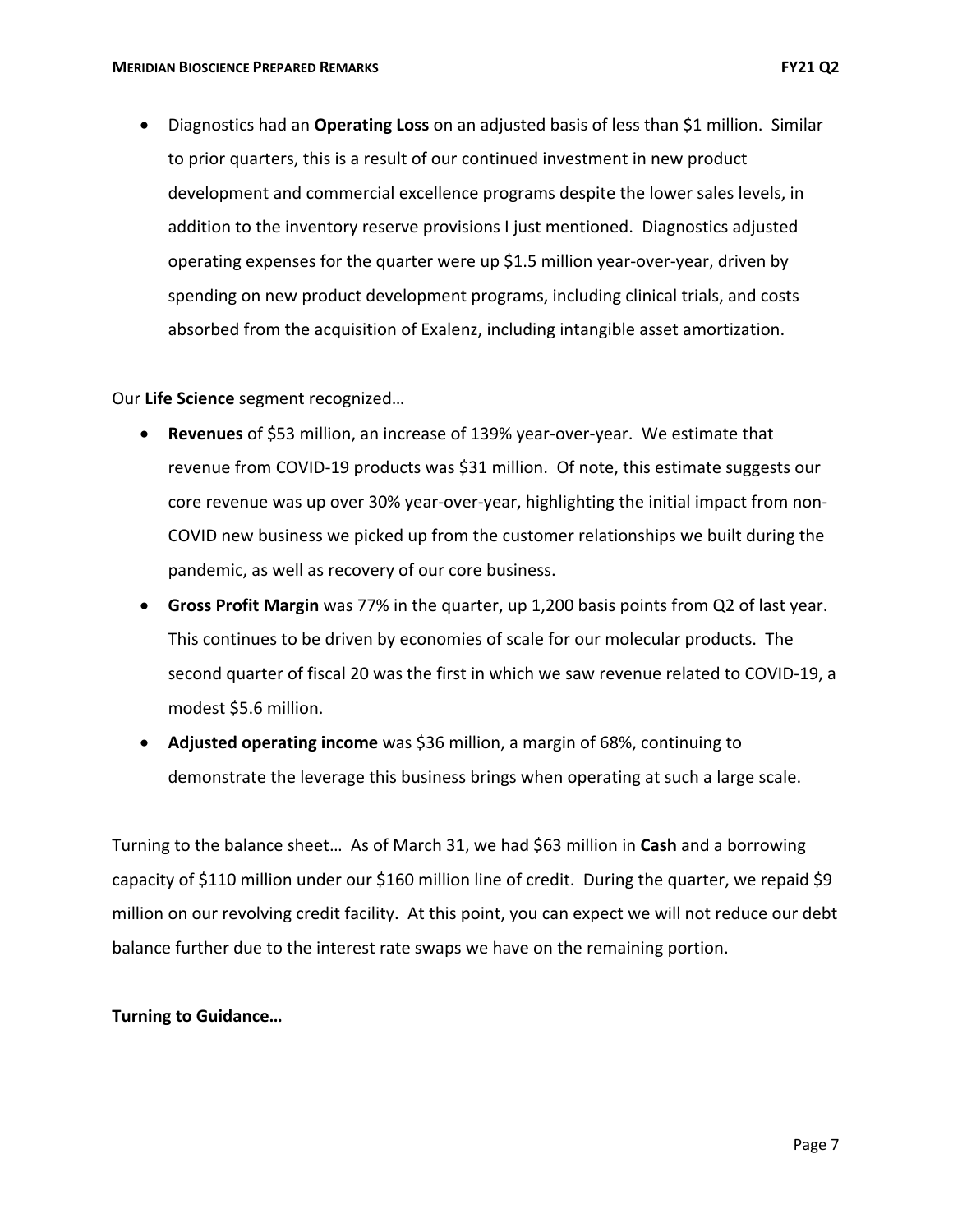During the quarter we had a delay in the timing of clearance of our Revogene<sup>®</sup> SARS-CoV-2 assay, and we continued to explore other partner options for an EUA‐cleared rapid antigen test given the continued delay in submission from our current partner. Additionally, Life Science finished the quarter a little behind our expectations as customer orders slowed in March, mirroring the testing declines seen as the vaccine roll‐out accelerated. Despite that, we still see good demand for our Life Science reagents and thus, are maintaining our Life Science segment net revenues guidance at this time. As a result of our voluntary withdrawal of our Revogene<sup>®</sup> SARS-COV-2 EUA application and expected timing of re-submission, as well as no clear line of sight as to when our current partner will submit its rapid antigen SARS‐CoV‐2 test for EUA clearance, we are lowering the Diagnostics segment net revenues guidance and the corresponding adjusted diluted EPS contribution to remove any significant contribution from these tests during our second half of fiscal 21.

We now expect consolidated revenues of between \$305 and \$335 million, reflecting reduced Diagnostics revenue expectations by \$15 million to between \$125 and \$135 million, and a reaffirmation of Life Science revenue expectations of between \$180 and \$200 million.

Flowing through that reduction of \$15 million, results in Adjusted EPS of between \$1.60 and \$1.80 based on the same fully diluted share count of 44.3 million shares.

This guidance reflects our current line of sight into order patterns and assumes that there is no dramatic change in the direction of the pandemic. While lower, this guidance is still above the guidance set at the beginning of the year, with a range that still overlaps the lower end of the guidance range set last quarter.

And now I will hand the call back over to Jack.

### **JACK KENNY:**

Thanks Bryan.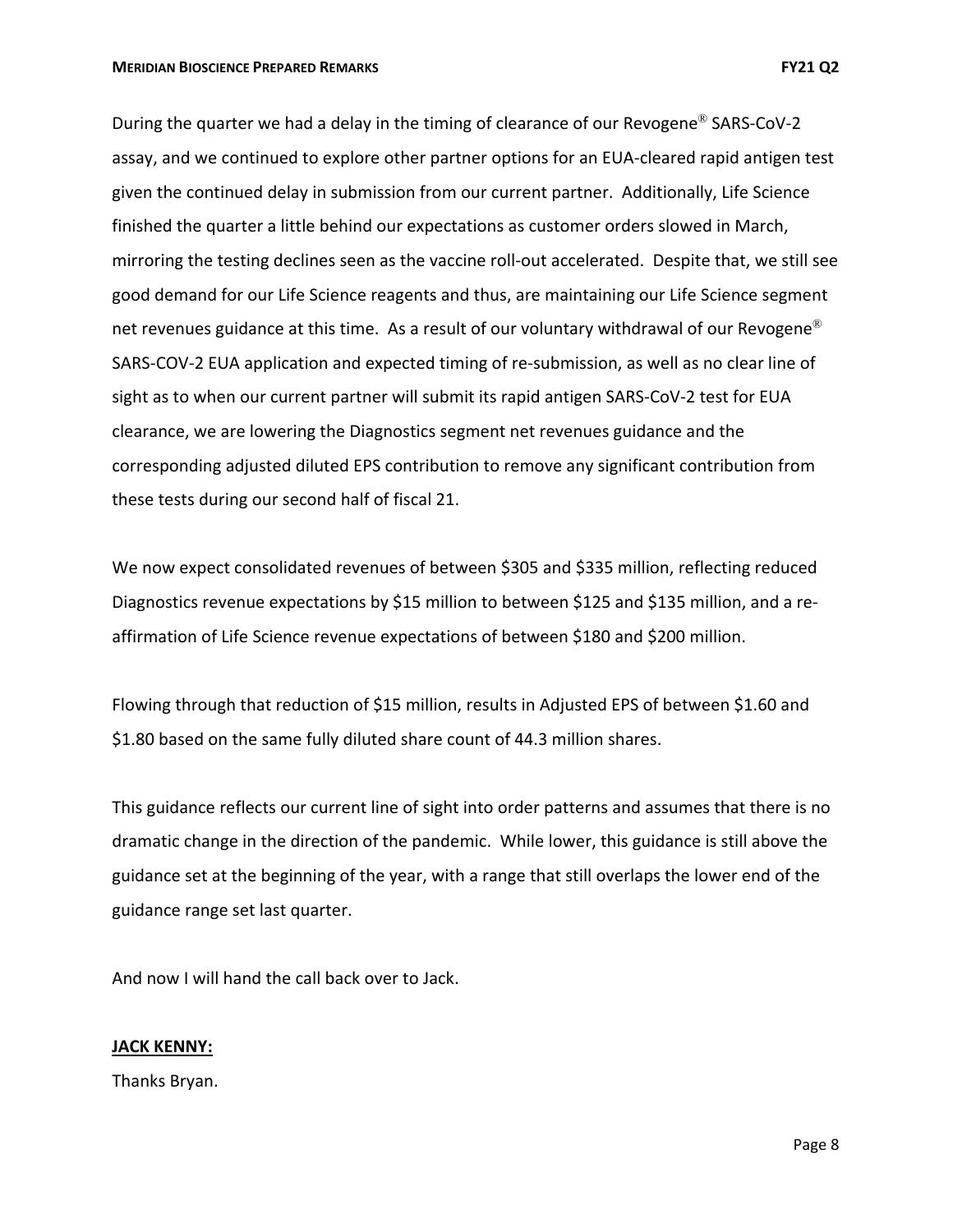Overall a great quarter for Meridian.

Diagnostics continues to advance along the path to recovery and new product development continues. Despite the timing setback on the Revogene® SARS-CoV-2 assay, we are pleased with the product the team has developed, which is an important step towards the completion of a high‐quality respiratory panel planned for next year.

The strategy of maximizing our shots on goal continues to deliver strong results for Life Science. The number of shots continues to climb, as customers continue submitting assays for regulatory clearance in their target geographies. We are excited for some of the assays in our customers' pipelines including those that address the shift to return-to-normal testing at the point‐of‐need.

While COVID-19 testing appears to be settling in at a lower level, we believe there will be continued durability in this market, with a long tail. Our Life Science business is well situated to provide solutions to the industry, as it moves from symptomatic to asymptomatic testing with our comprehensive offering of reagents for SARS‐CoV‐2 testing, including antigen, antibody and point‐of‐care molecular.

As we begin the transition into a post-COVID world, we have significant optimism for the future of Meridian. Our Life Science segment was transformed by the pandemic and exits with a much larger base and new and fortified customer relationships to fuel future growth. We kept the Diagnostics segment on strategy and did not reduce our investment despite the headwinds of the pandemic. As testing continues the return to normal, Diagnostics is positioned to continue the turnaround that was at the cusp of sustainable growth one year ago. We have generated significant cash, adding to our already strong balance sheet, and we will continue looking for ways to put our balance sheet to work, for both organic and inorganic growth opportunities.